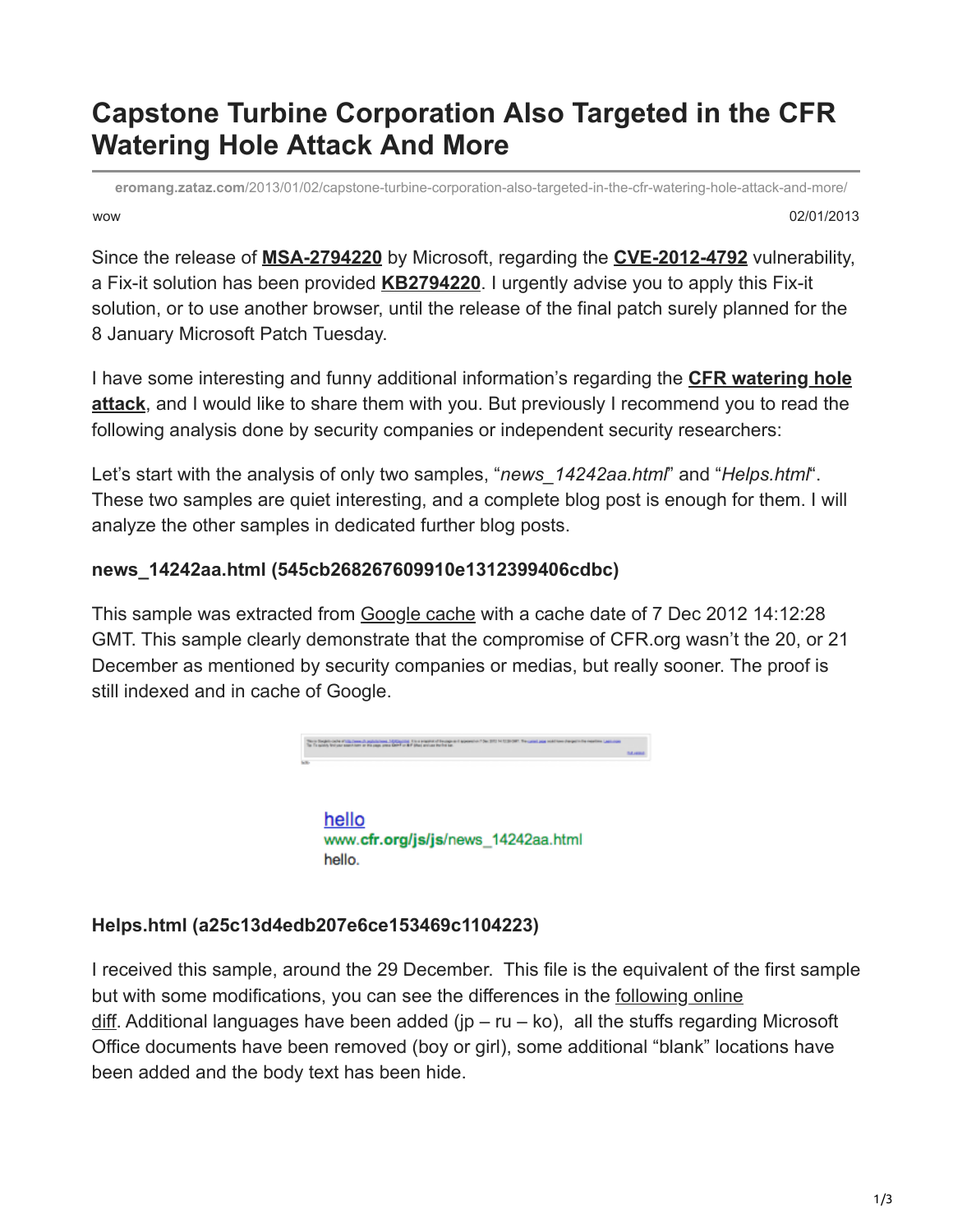Now, if you do research on [VirusTotal with this MD5](https://www.virustotal.com/file/e2a61961f96ae2079d38d1c4cfb6703b28f233b2a25b20951376186b8c277e94/analysis/), you can find a relate sample, but with another filename "*config.html*" who was submitted the 2012-12-31 18:29:47 UTC. Looks like interesting, but has to be confirmed.

If you execute a request on urlQuery in order to search all "*config.html*" file for the last past [month, you will discover a submission, dating from 2012-12-29 22:58:29, for URL](https://urlquery.net/search.php?q=config.html&type=string&start=2012-12-01&end=2013-01-01&max=50) "*[http://www.capstoneturbine.com/\\_include/config.html](https://urlquery.net/report.php?id=551220)*" on server *74.62.198.72*. If you take a look at the urlQuery report you can see some "*deployJavaPlugin*" strings.

The [Capstone Turbine Corporation](http://www.capstoneturbine.com/company/) company description, make me believe that this company profile could be a choice of quality for targeted attack:

Capstone Turbine Corporation ® is the world's leading producer of low-emission microturbine systems, and was first to market with commercially viable microturbine energy products. Capstone Turbine has shipped thousands of Capstone MicroTurbine systems to customers worldwide.

By doing a Google dork research "*[site:capstoneturbine.com "\\_include"](https://www.google.lu/webhp?sourceid=chrome-instant&ion=1&ie=UTF-8#hl=en&safe=off&tbo=d&sclient=psy-ab&q=site:capstoneturbine.com+%22_include%22&oq=site:capstoneturbine.com+%22_include%22&gs_l=hp.3...254718.261820.0.261928.20.18.1.0.0.0.363.3123.0j14j2j1.17.0.les%3B..0.0...1c.1.BxgBVk8rSRk&pbx=1&bav=on.2,or.r_gc.r_pw.r_cp.r_qf.&bvm=bv.1355534169,d.Yms&fp=a256d4f28226d313&bpcl=40096503&ion=1&biw=1050&bih=783)*" you can see something strangely similar to CFR.org "*news\_14242aa.html***"** file.

> hello www.capstoneturbine.com/\_include/config.html Share hello.

This page is also cached in google cache, and guess what ? Ho, Ho Ho, [CVE-2012-4792](https://pastebin.com/q02MFhwF) is in the house since the 18 December 16:10:40 GMT. So CFR.org was and is not the only target of this attack !

Now we will try to define the date of compromise of Capstone Turbine Corporation through research on Google by another google dork "*"capstoneturbine.com"* "*include*". And we can find some interesting informations  $\mathbf{\odot}$ 

іншатті більш банкіншатті — большинатті — больш банкіншатті<br>каптанатты — більшів — Біткіншатті, банкіншатті, банкіншатті, банкіншатті, банкіншатті, банкіншатті, банкінша<br>каптанатті — бійшашы — бібіткі

On support.clean-mx.de we can discover that the same "*[/\\_include/config.html](http://support.clean-mx.de/clean-mx/viruses.php?id=2251432)*" URL was [indexed since 2012-09-19 04:31:01. But what is awesome is the evidence attached to this](http://support.clean-mx.de/clean-mx/view_evidence?id=2251432&table=viruses) submission hoho it is [CVE-2012-4969](https://eromang.zataz.com/2012/09/17/microsoft-internet-explorer-execcommand-vulnerability-metasploit-demo/) I discovered in September  $\bullet$  "*Grumgog.swf*" is in the house.